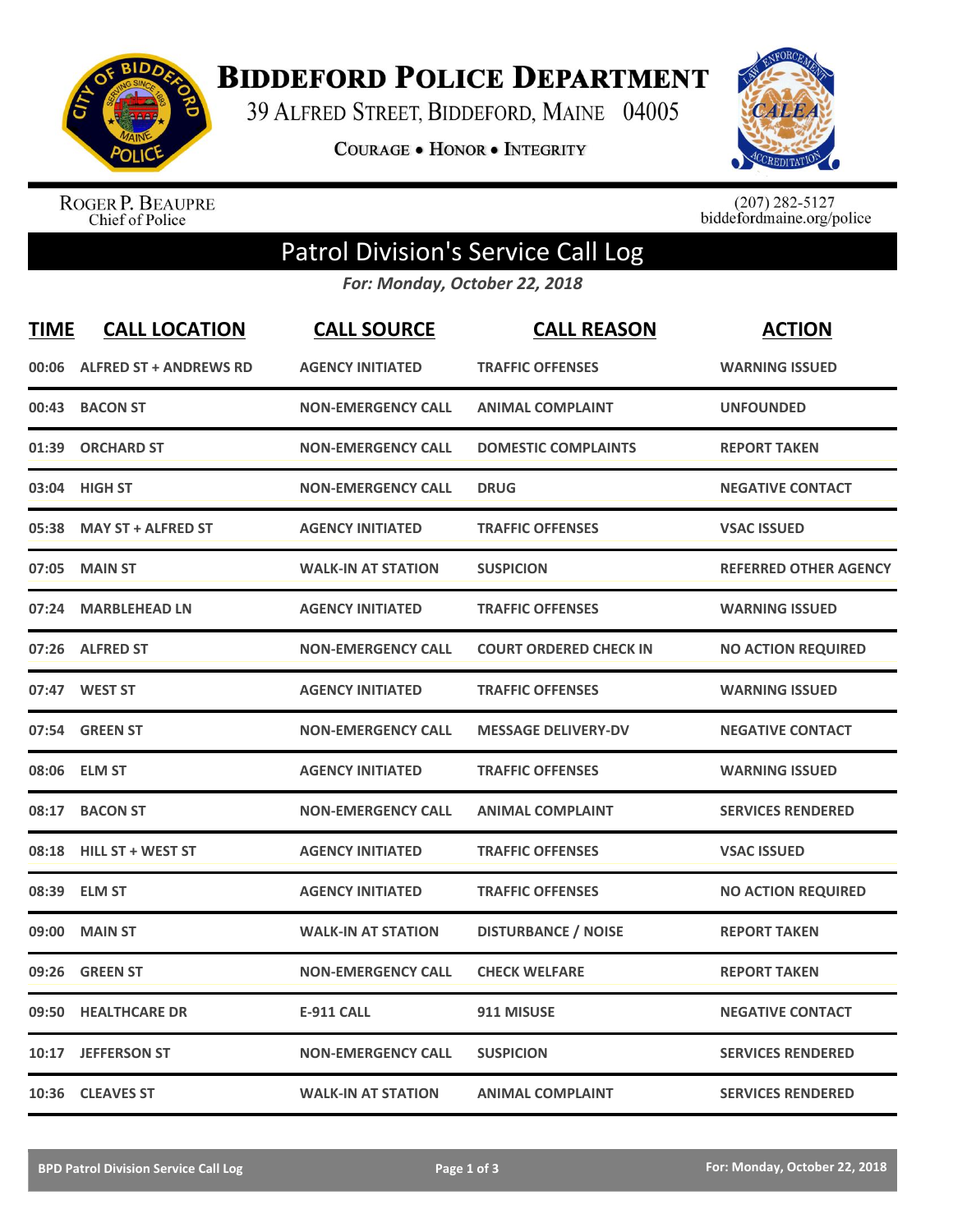| <b>TIME</b> | <b>CALL LOCATION</b>                           | <b>CALL SOURCE</b>        | <b>CALL REASON</b>                             | <b>ACTION</b>                |
|-------------|------------------------------------------------|---------------------------|------------------------------------------------|------------------------------|
| 11:27       | <b>MASON ST</b>                                | <b>WALK-IN AT STATION</b> | <b>THEFT</b>                                   | <b>REPORT TAKEN</b>          |
|             | 11:34 ALFRED ST                                | <b>WALK-IN AT STATION</b> | <b>COURT ORDERED CHECK IN</b>                  | <b>SERVICES RENDERED</b>     |
|             | 12:02 WEST ST                                  | <b>AGENCY INITIATED</b>   | <b>TRAFFIC OFFENSES</b>                        | <b>WARNING ISSUED</b>        |
|             | 12:08 GUINEA RD + EVANTHIA DR                  | <b>AGENCY INITIATED</b>   | <b>TRAFFIC OFFENSES</b>                        | <b>NO VIOLATION</b>          |
|             | 12:16 CENTER ST                                | <b>WALK-IN AT STATION</b> | <b>FRAUD (INSUFFICIENT FUNDS)</b>              | <b>REPORT TAKEN</b>          |
|             | 12:37 HILL ST + MAIN ST                        | <b>WALK-IN AT STATION</b> | <b>ARTICLES LOST/FOUND</b>                     | <b>SERVICES RENDERED</b>     |
|             | 13:04 FALL ST                                  | <b>AGENCY INITIATED</b>   | <b>PAPERWORK</b>                               | <b>PAPERWORK NOT SERVED</b>  |
|             | 13:11 FOSS ST                                  | <b>AGENCY INITIATED</b>   | <b>PAPERWORK</b>                               | <b>PAPERWORK NOT SERVED</b>  |
| 13:20       | <b>RAYMOND ST</b>                              | <b>AGENCY INITIATED</b>   | <b>PAPERWORK</b>                               | <b>PAPERWORK NOT SERVED</b>  |
|             | 13:38 ELM ST                                   | <b>AGENCY INITIATED</b>   | <b>PAPERWORK</b>                               | <b>SERVICES RENDERED</b>     |
|             | 13:41 CHADWICK PL                              | <b>AGENCY INITIATED</b>   | <b>TRAFFIC OFFENSES</b>                        | <b>WARNING ISSUED</b>        |
|             | 14:05 WATER ST                                 | <b>AGENCY INITIATED</b>   | <b>TRAFFIC OFFENSES</b>                        | <b>WARNING ISSUED</b>        |
|             | 14:11 YORK ST                                  | <b>WALK-IN AT STATION</b> | <b>ASSIST PD AGENCY</b>                        | <b>SERVICES RENDERED</b>     |
| 14:13       | <b>GRAHAM ST</b>                               | <b>E-911 CALL</b>         | 911 MISUSE                                     | <b>WARNING ISSUED</b>        |
| 14:23       | ALFRED ST + BIDDEFORD GATEW NON-EMERGENCY CALL |                           | <b>DPW REQUEST</b>                             | <b>REFERRED OTHER AGENCY</b> |
|             | 14:25 JANELLE ST                               | <b>E-911 CALL</b>         | DOMESTIC COMPLAINTS/MENTAL I SERVICES RENDERED |                              |
|             | 14:30 WATER ST + HIGH ST                       | <b>AGENCY INITIATED</b>   | <b>TRAFFIC OFFENSES</b>                        | <b>WARNING ISSUED</b>        |
|             | 15:16 WEST ST                                  | <b>NON-EMERGENCY CALL</b> | <b>VIN VERIFICATION</b>                        | <b>SERVICES RENDERED</b>     |
|             | <b>16:10 WENTWORTH ST</b>                      | <b>WALK-IN AT STATION</b> | <b>CRIMINAL MISCHIEF</b>                       | <b>REPORT TAKEN</b>          |
|             | 16:36 ALFRED ST                                | <b>AGENCY INITIATED</b>   | <b>COURT ORDERED CHECK IN</b>                  | <b>SERVICES RENDERED</b>     |
|             | 16:55 GUINEA RD                                | <b>AGENCY INITIATED</b>   | <b>PAPERWORK</b>                               | <b>PAPERWORK SERVED</b>      |
|             | 17:05 MAIN ST                                  | <b>NON-EMERGENCY CALL</b> | <b>SUSPICION</b>                               | <b>GONE ON ARRIVAL</b>       |
|             | 17:19 WENTWORTH ST                             | <b>NON-EMERGENCY CALL</b> | <b>CIVIL COMPLAINT</b>                         | <b>CIVIL COMPLAINT</b>       |
|             | 17:23 ALFRED ST                                | <b>AGENCY INITIATED</b>   | <b>TRAFFIC OFFENSES</b>                        | <b>WARNING ISSUED</b>        |
|             | 17:39 ALFRED ST                                | <b>NON-EMERGENCY CALL</b> | <b>CITIZEN ASSIST-SERVICE CALL</b>             | <b>NO ACTION REQUIRED</b>    |
|             | 17:40 WASHINGTON ST                            | E-911 CALL                | 911 MISUSE                                     | <b>NEGATIVE CONTACT</b>      |